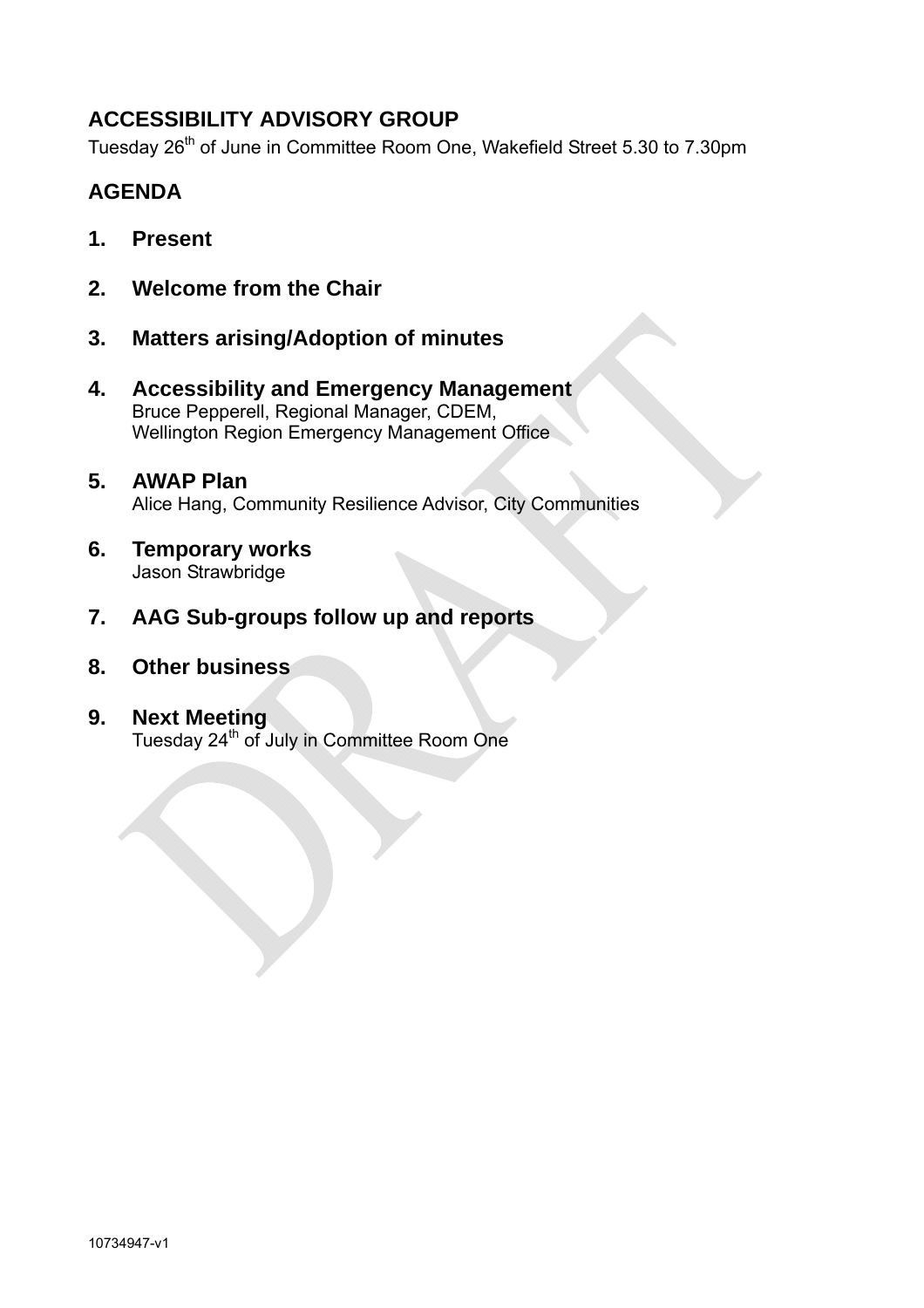### **RECORD OF MEETING: ACCESSIBILITY ADVISORY GROUP**

Tuesday 26<sup>th</sup> of June in Committee Room One, Wakefield Street 5.30 to 7.30pm

#### **Present**

- Members: Kendall Akhurst (Co-chair) Lachlan Mackay (Co- Chair), Alan Royal, Linda Hobman, Rosemary Cole, Angela Vanderpoel, Jason Strawbridge, Julia Mosen, • Council Officers: Lisa Matthews, Alice Hang • Councillors: Iona Pannett • Guests: Bruce Pepperell
- Interpreters:
- Minutes:

## **1. Welcome from the Chair**

Apologies from Shannon Morris and Lorraine Guthrie (minute-taker)

## **4. Accessibility and Emergency Management**

Presentation from Bruce Pepperell, Regional Manager, Civil Defense Emergency Management, Wellington Region Emergency Management Office

Presentation covered the restructure of the regional civil defense and the future work with vulnerable communities

**Discussion** 

- Lessons from Hurricane Katrina
- Useful networks of Accessibility Advisory Group

• Are the Civil Defense documents accessible? "Its easy" and "its easy to know your tsunami zone"

• Alan keeps his personal documents that might be needed in an earthquake on a flash drive

#### Action

- Bruce will come back to the group when ready to start working in the area of vulnerable communities in the next couple of months
- Lisa to email Bruce a link to Accessible Wellington Action Plan

## **5. AWAP Plan/Reportback from Conference**

Alice Hang, Community Resilience Advisor, City Communities Currently working on a map of activities from each business unit.

Update from Symposium Alice attended in Christchurch - "Symposium on disabilityinclusive emergency preparedness and response: Learning from the Canterbury earthquakes"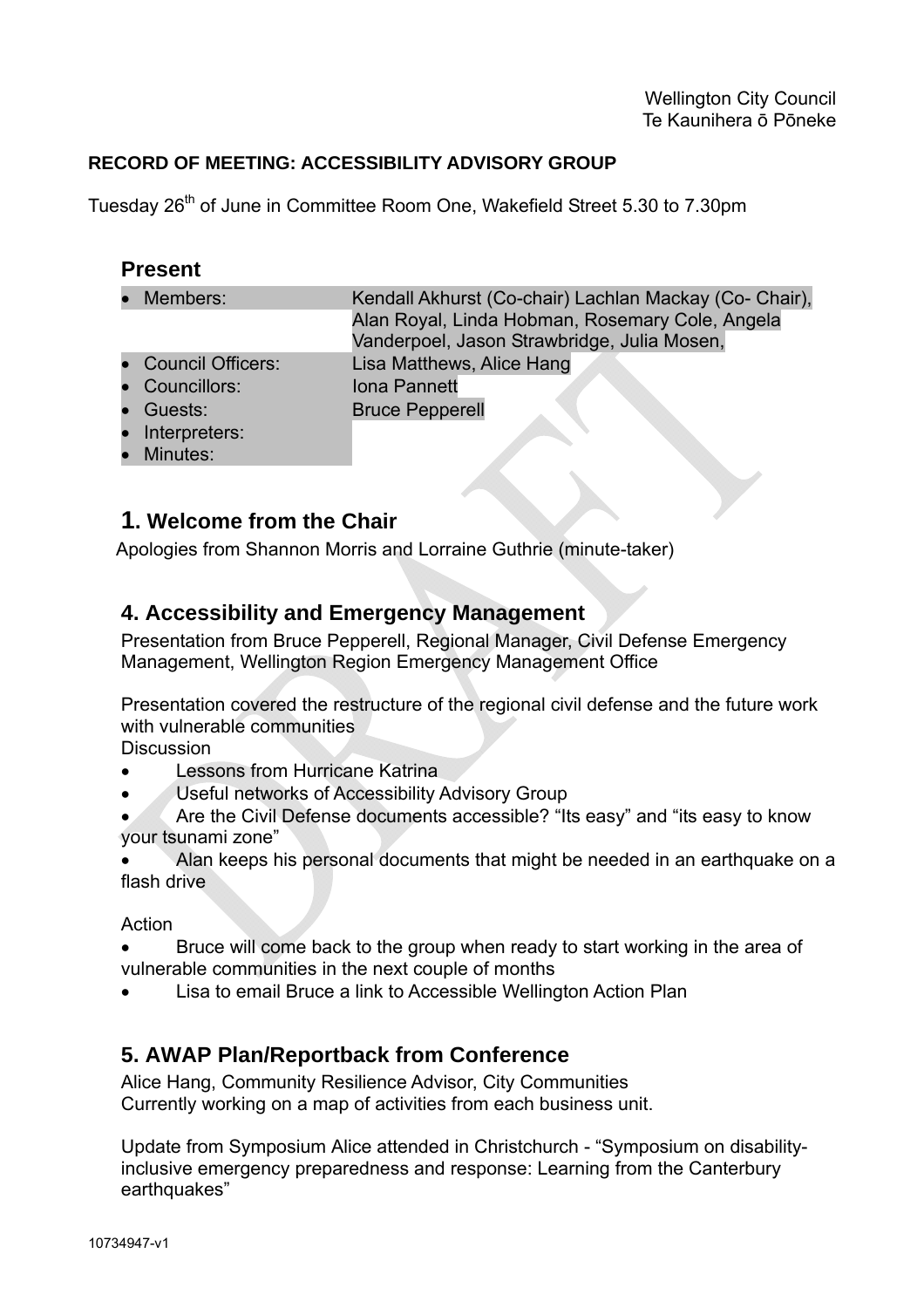What didn't work well:

- Some welfare centres weren't accessible and people in wheelchairs were turned away
- The networks of support e.g. by community groups were disrupted so the level care for some people diminished
- There was no follow-up from door knocking
- Not enough wheelchair accessible portaloos and showers

What worked well:

- Maraes opened up. Provided practical support but also emotional support for those who needed it.
- Social media was helpful but face to face best
- Neighbourhood networks

How we can do better:

- Ask instead of making assumptions
- Create a database of people with disabilities (who and how would it be managed?)
- Accessible awareness training people didn't know how to interact
- Accessible information
- Capitalise on neighbourhood support networks

Twin – track approach needed to go forward

- Empowerment building capacity
- Mainstreaming reducing barriers

Action

• Alice to share conference notes with the Accessibility Advisory Group

# **3. Matters arising/Adoption of minutes**

Minutes of the  $29<sup>th</sup>$  of May meeting were adopted. (Rosemary/Alan)

- Iona reminded the group of the Regional Governance consultation and requested the group to put in a submission (and as individuals). The group should examine what is the best solution in terms of accessibility.
- The Long Term Plan is to be signed off 27/06/12. The Plan incorporates the Accessibility Advisory Group's suggestion around measurement and the Accessible Wellington Action plan.

# **6. Temporary works**

Jason Strawbridge

Jason reported back on his successful meeting with Trish Urbells, Peter Dodge and Stephen Harte regarding temporary works and pedestrian management. They are very keen to address the issues and want to present to Accessibility Advisory Group. They want the presentation to be tailored for the best results and are seeking specific topics.

**Discussion** 

- Temporary ramps and signage suggested
- Also the use of tape as a barrier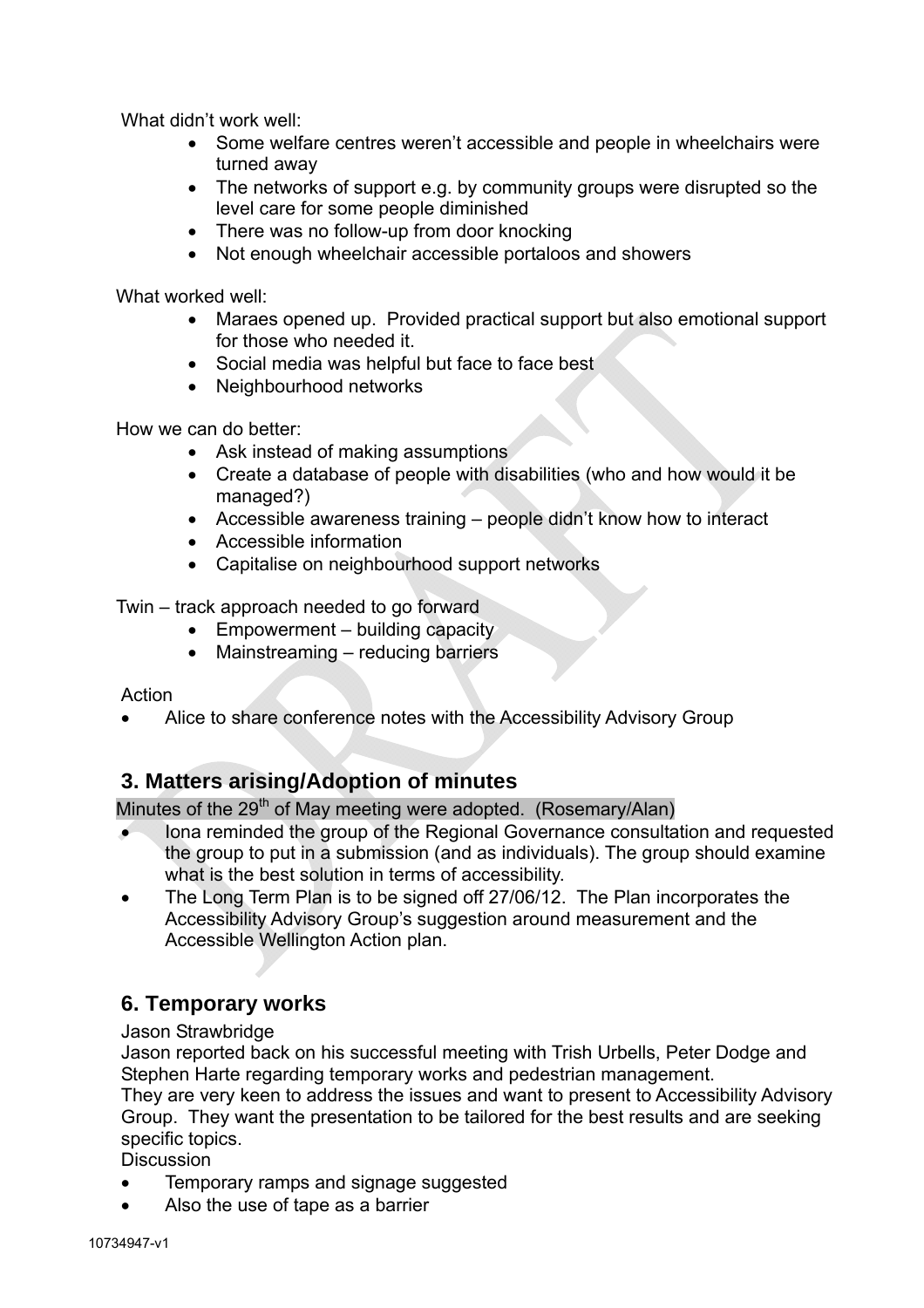- There has been great improvement over the last couple of years
- Responsibility of contractor could be included in contract
- There is no legislation enforcing accessibility in temporary works unless associated with a building

#### Action

- Lisa to begin to draft and email for all to contribute to (including information on purpose built ramps etc). Email to be sent to Trish, Peter and Stephen.
- The Mayor could send a formal letter to the Ministry regarding the lack of legislation in this area. Jason to work on with Iona.

# **7. AAG Sub-groups follow up and reports**

Arts and Culture, Social and Recreation

- Events and Arts Policy submission made including an oral submission for the Events Policy.
- Events Policy had little mention of accessibility. Important that the Council is the leader in governance in other events e.g. pointing out accessibility as being important.
- Events team have requested a one page best practice for events on accessibility from the group. Could include accessible information, hearing loops etc etc. Subgroup to complete.

Transport and Urban Design and Governance and Economy

• Invitation to the Accessibility Advisory Group from the Greater Wellington Regional Council to attend a meeting on the bus review

# **8. Other business**

Auckland Botanic Garden pamphlet has information on first page regarding accessibility including mobility scooters.

# **Appendix 1**

#### **Follow up actions**

#### **From June 26th**

- Events team have requested a one page best practice for events on accessibility from the group. The state of the state of the state of the state of the state of the state of the state of the state of the state of the state of the state of the state of the state of the state of the state of the state o
- Work on mayoral letter to the Ministry regarding the lack of legislation in temporary works. **Jason to work on with Iona** and work on with Iona

#### From May 29<sup>th</sup>

• Members to think about a concert to celebrate the Accessible Wellington Action Plan being finalised and bring ideas back to the next meeting. All

#### **From April 24th**

• Lisa to check whether a Council advisory group can or should have such a disclaimer to protect itself from repercussions of advice.

## **From March 27<sup>th</sup> meeting**